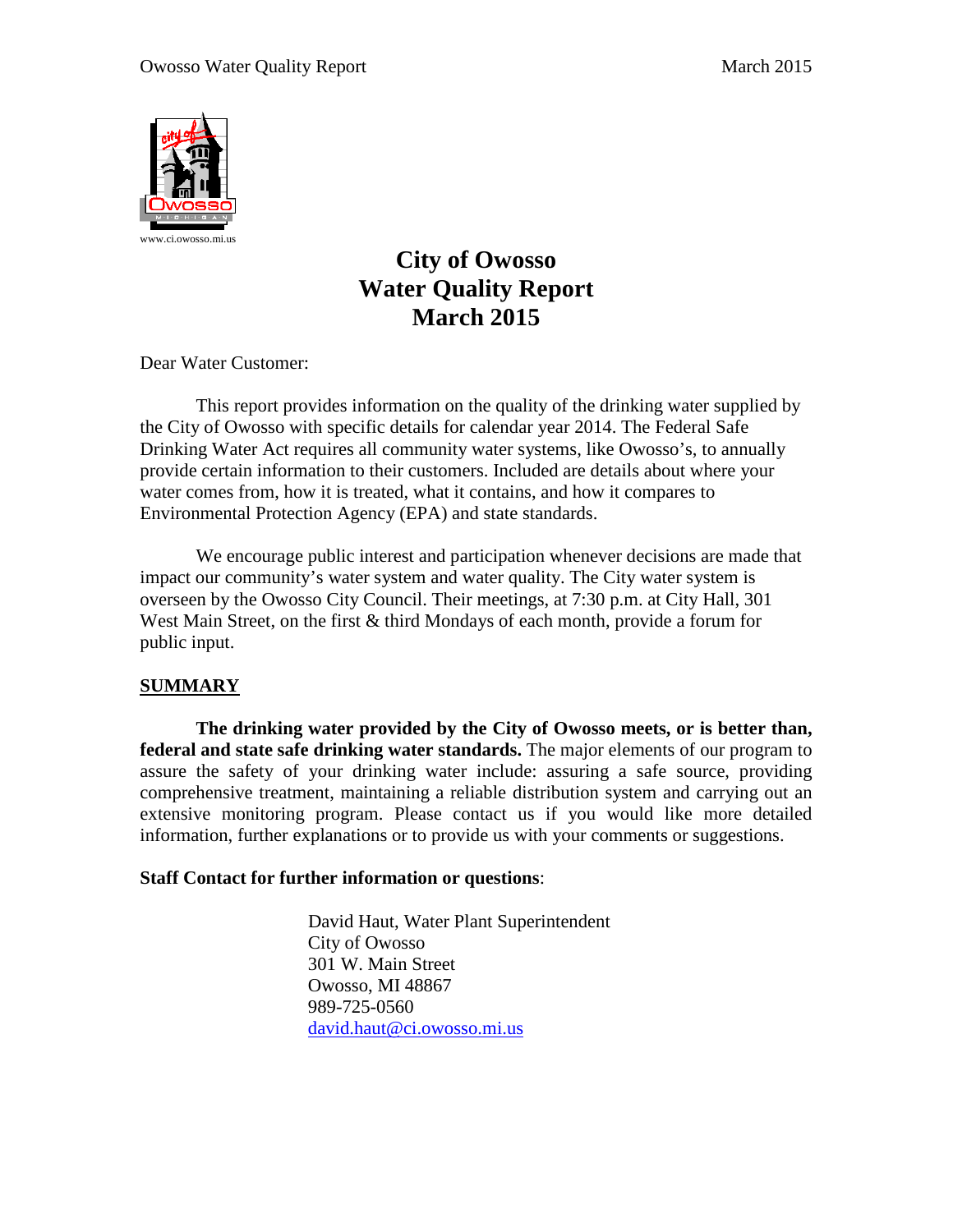#### **GROUNDWATER SUPPLY**

Six groundwater wells serve as our water supply source. The wells are completed in coarse sands and gravel with well screens typically between 60 and 140 feet below ground surface. The State rates our wells as "susceptible" to potential sources of contamination. This is based on an assessment of the water supply aquifer geology, well construction, historical groundwater quality data, and presence of identified contaminant sources in the delineated "wellhead protection zone". Though our groundwater supply is rated as "susceptible" or vulnerable to contamination, extensive monitoring over decades of use indicates our combined well supply meets primary drinking water standards even before treatment. However, the rating indicates a need to maintain and increase our efforts to protect our groundwater supply from future sources of contamination.

### **WATER TREATMENT**

Our groundwater supply, though safe to drink without treatment, is extremely hard with high levels of calcium, magnesium and iron. Water treatment consists of aeration, lime softening for hardness and iron reduction, pH adjustment using carbon dioxide, dual media filtration, and chlorination. Fluoride is added to replace naturally occurring fluoride removed during softening and to boost the concentration to 0.7 ppm (parts per million) as recommended as a dental health measure. In 2014 an average of 1.7 million gallons of water per day was treated and distributed to customers in the mid-County area. Average water hardness was reduced from 506 ppm to 170 ppm. Residuals solids from the softening process, predominantly calcium carbonate and magnesium hydroxide, are temporarily stored in on-site lagoons for dewatering. An average of 5,000 cubic yards of residual solids are removed annually and applied to farm fields as an agricultural liming material for soil pH adjustment. The water treatment plant is staffed and operates around the clock.

#### **MONITORING FOR SAFETY AND COMPLIANCE**

Certified plant operators conduct routine daily tests on our drinking water quality at the water plant laboratory. Additional samples are sent to the state, or other certified, laboratories for analyses to assure that our well supplies are free from contamination and that our treated drinking water meets all applicable state and federal drinking water standards. The state establishes a minimum monitoring schedule for our public water supply. All required samples were collected on a timely basis in 2014. All sample results are reported to the Michigan Department of Environmental Quality – Water Division - and are available public information.

#### **MONITORING RESULTS**

Listed in the table that follows are regulated drinking water contaminants detected by our monitoring program. In addition we conducted some additional "unregulated contaminant" monitoring as part of EPA's program to determine where certain contaminants might occur in drinking water and whether the agency should consider regulating those contaminants in the future. Additional monitoring information, including the extensive list of contaminants that we tested for but did not detect, is available upon request. The results are from calendar year 2014 unless noted otherwise. Certain substances, such as radium, are monitored less frequently than once a year because previous monitoring results have been consistently below levels of concern and the levels are not expected to vary significantly from year to year. As in previous years **there were no violations of drinking water standards or monitoring requirements in 2014.**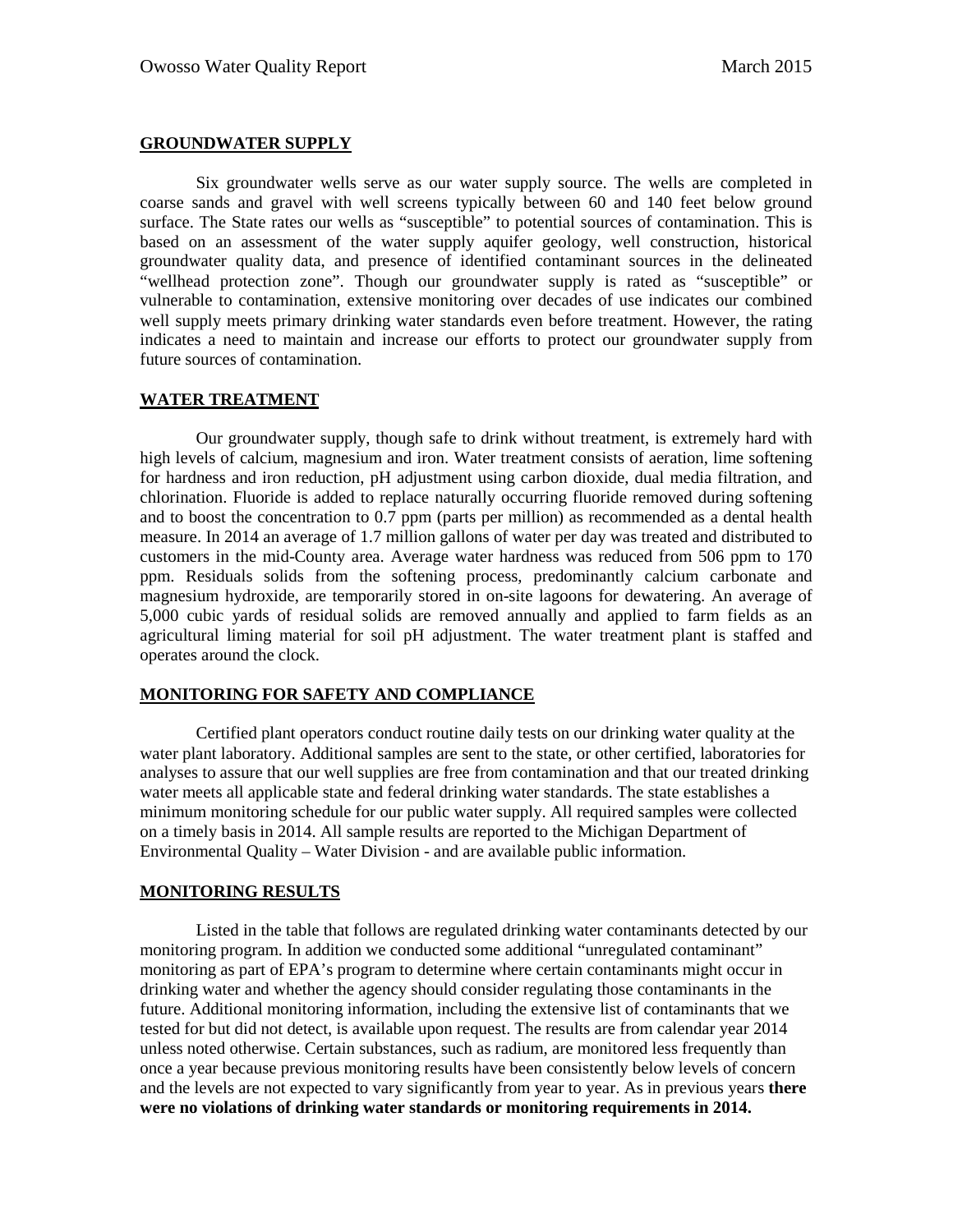Definitions:

- **Maximum Contaminant Level (MCL):** The highest level of a contaminant that is allowed in drinking water. MCL's are set as close to the MCLGs as feasible using the best available treatment technology.
- **EXECUTE:** Maximum Contaminant Level Goal (MCLG): The level of a contaminant in drinking water below which there is no known or expected risk to health. MCLGs allow for a margin of safety.
- **Maximum residual disinfectant level (MRDL):** The highest level of a disinfectant allowed in drinking water. There is convincing evidence that addition of a disinfectant is necessary for control of microbial contaminants.
- **EXECT** Maximum residual disinfectant level goal (MRDLG): The level of a drinking water disinfectant below which there is no known or expected risk to health. MRDLGs do not reflect the benefits of the use of disinfectants to control microbial contaminants.
- **Action Level (AL):** The concentration of a contaminant which, if exceeded, triggers treatment or other requirements which a water system must follow.
- **ppm**: parts per million or also expressed as milligrams per liter
- **ppb**: parts per billion or also expressed as micrograms per liter
- **pCi/l:** picocuries per liter (a measure of radioactivity)

|                              | <b>Standard</b>        | <b>Highest Level</b><br>Reportable          | Goal           |                                                                                                                           |
|------------------------------|------------------------|---------------------------------------------|----------------|---------------------------------------------------------------------------------------------------------------------------|
| <b>CONTAMINANT</b>           | <b>MCL</b>             | <b>ACTUAL</b>                               | <b>MCLG</b>    | <b>SOURCE OF THE SUBSTANCE</b>                                                                                            |
| Total Trihalomethanes (ppb)  | 80                     | 42                                          | none           | By-product of chlorination (range from 28 to 51 ppb)                                                                      |
| Total Haloacetic Acids (ppb) | 60                     | 5                                           | none           | By-product of chlorination (range from 1 to 6 ppb)                                                                        |
| Barium (ppm)                 | 2                      | 0.03                                        | 2              | Erosion of natural deposits (2009 data)                                                                                   |
| Fluoride (ppm)               | 4                      | 0.44                                        | 4              | Erosion of natural deposits; also added to promote dental<br>health. Range from $0.4$ to $0.9$ ppm (average = $0.65$ ppm) |
| Alpha Emitters (pCi/l)       | 15                     | 1.5                                         | $\overline{0}$ | Erosion of natural deposits                                                                                               |
| Combined Radium (pCi/l)      | 5                      |                                             | $\mathbf{0}$   | Erosion of natural deposits (2003 data)                                                                                   |
| Selenium (ppb)               | 50                     | 2                                           | 50             | Erosion of natural deposits (2009 data)                                                                                   |
| Sodium (ppm)                 | None                   | 28                                          | None           | Erosion of natural deposits                                                                                               |
| <b>DISINFECTANT</b>          | <b>MRDL</b>            | <b>ACTUAL</b>                               | <b>MRDLG</b>   |                                                                                                                           |
| Chlorine, total (ppm)        | 4                      | 0.27                                        | 4              | Water treatment additive for control of microbial<br>contaminants; average range from 0.20 to 0.33 ppm                    |
|                              | <b>Action</b><br>Level | 90 <sup>th</sup> Percentile<br><b>Value</b> | <b>MCLG</b>    |                                                                                                                           |
| Lead (ppb)                   | 15                     | 13                                          | $\overline{0}$ | Corrosion of service line or household plumbing. One<br>sample, maximum of 35 ppb exceeded the Action Level.              |
| Copper (ppb)                 | 1300                   | LT <sub>50</sub>                            | 1300           | Corrosion of service line or household plumbing. No<br>sample exceeded the Action Level. Maximum of 70ppb.                |